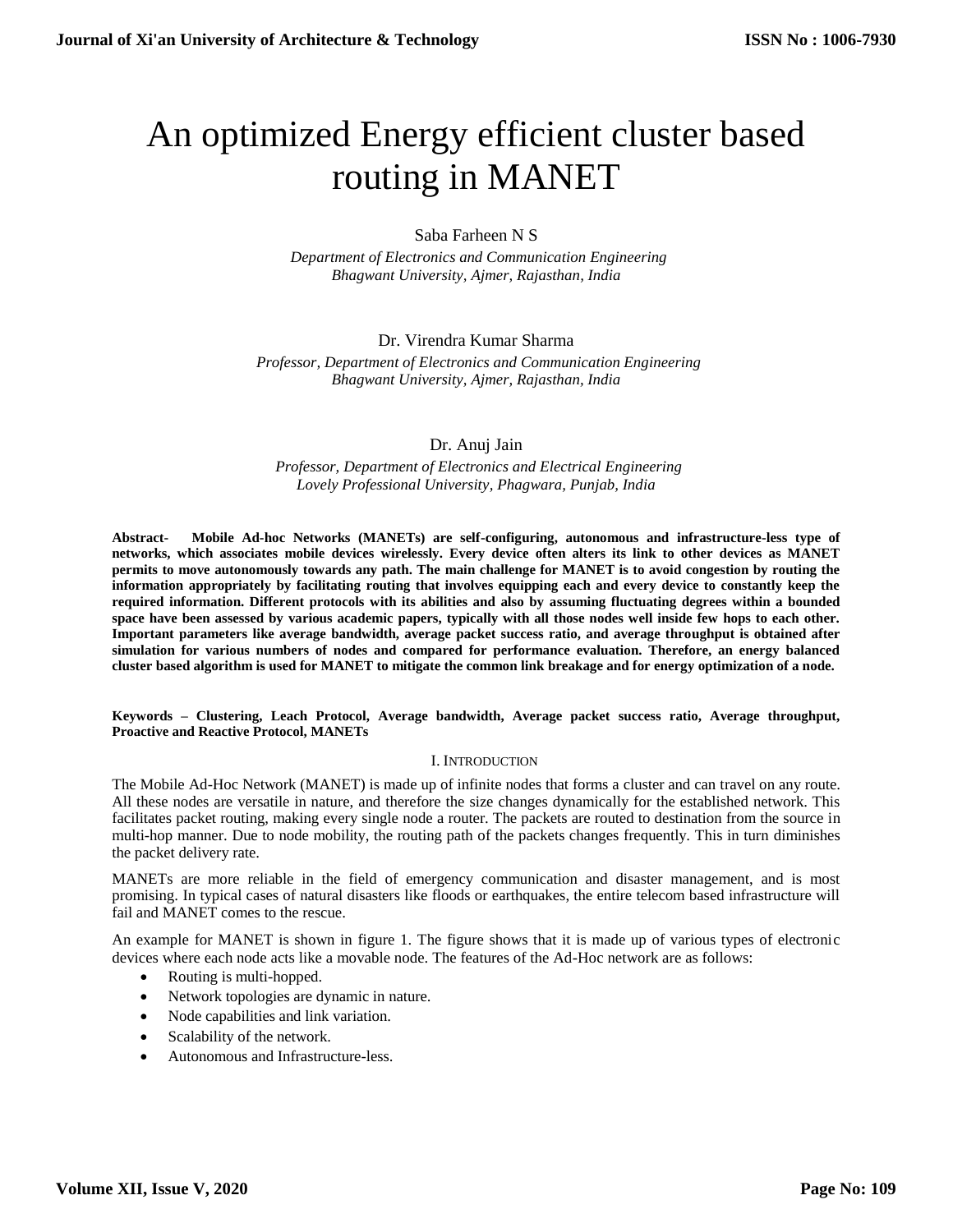

Figure 7. A Mobile Ad-Hoc Network (MANET)

MANETs are more reliable and promising making them very useful for the real time applications like traffic management, military communication, and also in places where the telecommunication is not reliable. One prominent application of MANET has been in Walkie-Talkies. Therefore it is helpful and really necessary to propose an algorithm to address the problems related to routing associated to MANET.

## II. RELATED WORK

Geographic position based routing with the help of Greedy Perimeter Stateless Routing (GPSR) has been described in [1]. Multilayered feed forward architecture is used for neighborhood prediction method. This protocol sets up routing by implementing greedy algorithm and tags positional information based on destination node position while forwarding packets, and greedily selects the next hop. When the data packet is sent to the destination node by the source node, the next hop is chosen as the shortest route from the source node to the destination node, with the help of the neighboring nodes which are within the source node's communication range. This process is repeated until there is routing void, that is, the process is repeated until there is no node which is closer to the destination node than the current node. In [2] the authors speak about the importance of protocol selection for routing in order to achieve a highly efficient network. By comparing multiple routing protocols on Ad-Hoc network, especially between AODV and DSDV for complete results on performance analysis suitable protocol is used. Different performance parameters like throughput, jitter and end to end delay are used for comparisons. Using AODV reduces the effort of routing with the mobile nodes, as the result states. Therefore the network overhead is reduced by using AODV protocol. The authors in [3] display the attributes, usefulness, advantages and restrictions providing an outline of different routing protocols. Wide range of Mobile Ad-Hoc Network protocols have been developed by the scientists to expand the accessibility and also the popularity of the versatile wireless devices which are mobile in nature. Moving nodes with exceptional dynamic topology network are there for the Mobile Ad-Hoc Networks which is a subclass of wireless adhoc networks. There is no framework or built in control for Mobile Ad-Hoc Network, so they communicate with one another by accumulating the multi bounce portable wireless nodes. Since the wireless connections in this system can go down most of the times due the obstructions and portability of nodes, the wireless connections are highly sensitive in nature. Routing in MANET is basic step because of its dynamic environment. The MANETs have wide applications in rescue operations, sensor networks, military uses and so on, due to their moving nature.

The author in [4] speaks about a routing algorithm which is geographic, which is energy efficient with load balanced geographic routing (ELGR) for lossy mobile wireless networks. Highly active research is being done in MANETs due to its geographic routing and high efficiency. The lifetime of the network is affected by using simple greedy forwarding and the Packet Reception Rate (PRR) which dramatically decreases in wireless networks that are unreliable. Load balancing and energy efficiency are combined in ELGR to make the routing decisions. Extending MANET's lifetime simultaneously enhancing delivery performance is very important. Paper [5] tells about percentage of packet drop as it has a significant effect due to inter domain movement and also studies about node movements in the networks which resulted in high packet drop. By studying all the results of the overall network tells that high inter domain movement's contribution to the percentage of packet drop which may not be always significant. Since the proposed work limits the movement of nodes, it reduces necessity of monitoring the same thus making it an energy efficient approach. However, the results are not consistent enough because of the focus is on the inter-domain movement of the nodes that are critical. A multi path routing protocol based on estimated probability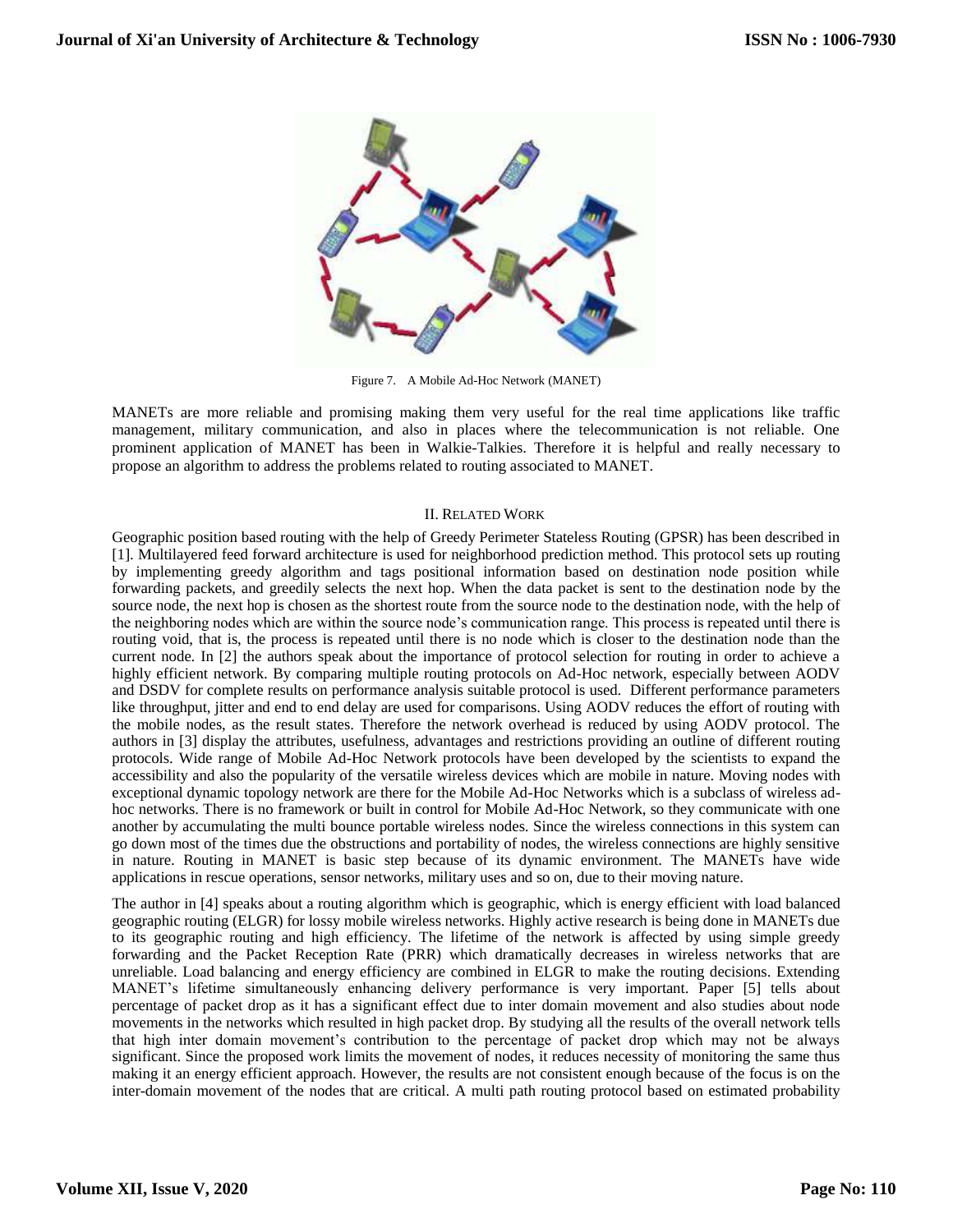locations with path diversion at necessary places along path is proposed for improved routing performance without larger packet overhead in [14].

Earlier works that are discussed in the [5],[7],[9],[10] tells about mobility predictive techniques or network routing protocols separately. The papers [12] and [13] gives an idea about improving routing performances along with papers [1-5]. Geographical Routing Algorithm which is energy balanced can be effectively used so as to improve performance of routing and thereby maximizing the throughput and packet delivery ratio.

### III. PROPOSED METHODOLOGY

An enhanced GPSR (Greedy Perimeter Stateless Routing) algorithm has been discussed here by considering energy factor and node movement. The energy consumption rate drastically increases when the destination nodes are nearer to the nodes, considering the rules of GPSR algorithm. Based on the residual lifetime of the link, the algorithm splits the forward region first considering the node mobility. Again on the basis of node's residual time, the next hop node is selected which resides in the candidate region. Using the LEACH (Low Energy Adaptive Cluster Hierarchy) algorithm the nodes are grouped into clusters and cluster head is selected for each cluster. LEACH is one of the earliest proposed clustering algorithms that save energy greatly when compared to the non-clustering algorithms. In this algorithm, all the clusters formed are self-organized.

#### *3.1 Flow Process of the model*



Figure 2. Flow process of the proposed model

The overall process of the proposed model has been represented in figure. 2. The process commences with the establishments of a network, properties of which are defined by the user. Some of these properties include percentage of cluster heads, topographical parameters, routing protocols and total number of nodes. Once the network is established, the process of determining cluster heads begins. Based on the location of source and destination nodes, i.e., inside the same cluster, or different clusters, either proactive or reactive routing takes place. This hybrid protocol is simulated and parameters like average packet success ratio, average throughput and average bandwidth are obtained. Comparative analysis is performed by varying number of nodes.

### *3.2 Setting up the network and selection of cluster head*

The network environment is set up based on user-defined network parameters. The LEACH algorithm effectively clusters the nodes, and elects a candidate node. This candidate node is a potential cluster head. All factors considered, each node has an equal chance of becoming a cluster head. The candidate node broadcasts a random value 'r', which is compared to the calculated threshold value. If 'r' is lesser than the threshold value; it is made the candidate node. Each node is made the cluster head at least once. The cluster head broadcasts the identification number assigned to it, so that necessary nodes can accept the request, and consequently join the cluster. During the steady phase, 'r' is repeatedly compared with the threshold value, and as long as it is lesser, the cluster head retains its position. Cluster head selection needs to be reiterated as nodes are mobile, and the network topology is continuously changing. Main communication takes place between cluster heads. When the source and destination nodes are defined, their cluster heads are determined. If located in the same cluster, proactive routing takes place, and if in different clusters, reactive routing takes place. Using AODV routing protocol, the cluster heads help establish a connection between the nodes.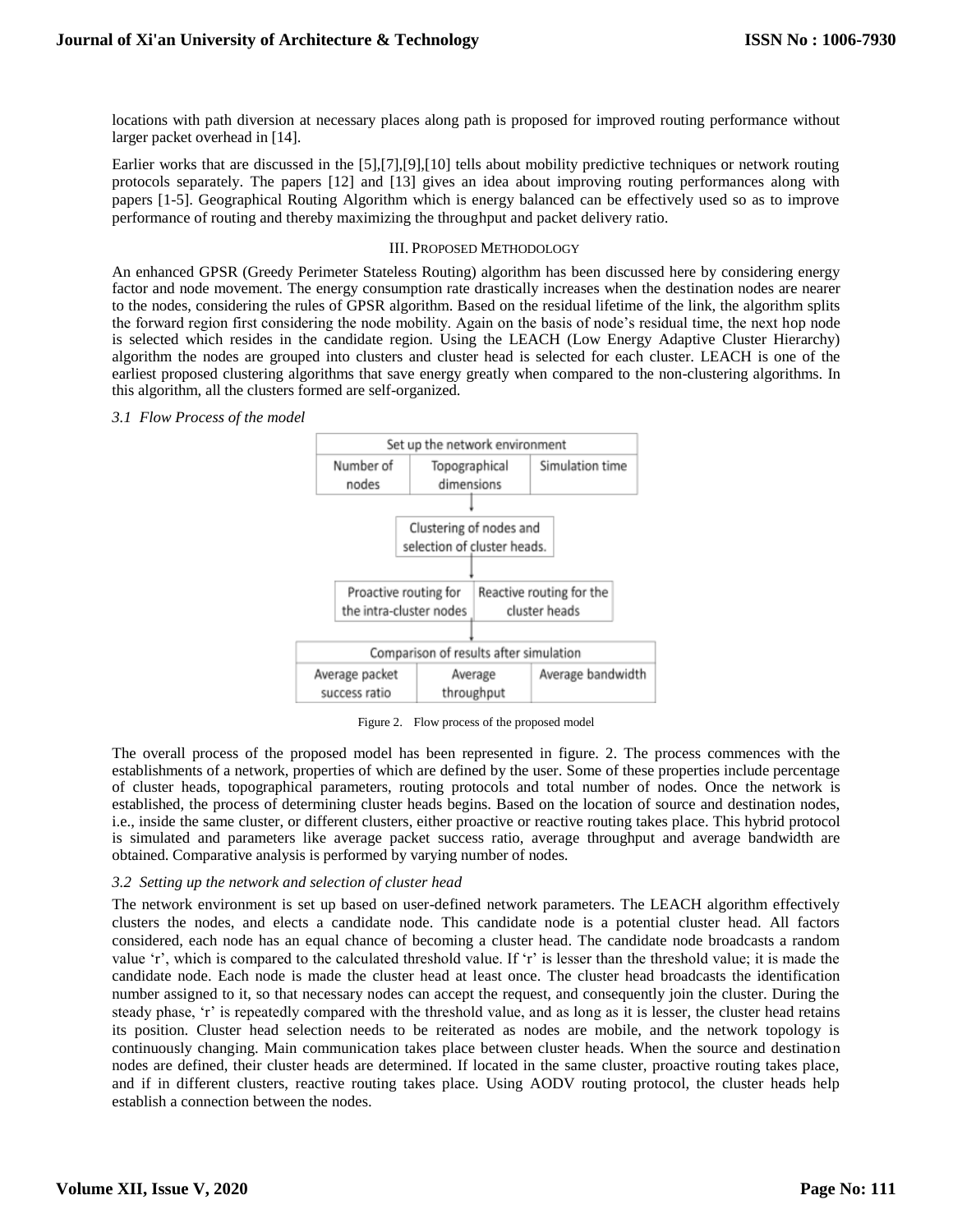#### *3.3 Implementation and metric parameters*

Once the cluster head is selected, the random value assigned to the cluster head is compared with the threshold value in the steady phase. The threshold value is calculated by using the formula

$$
T(n) = \begin{cases} \frac{CH}{1 - CH \times (r \mod \frac{1}{CH})}, & \text{if } n \in G \\ 0, & \text{otherwise} \end{cases}
$$
(1)

Where  $T(n)$  is the threshold value, CH is the percentage of cluster heads, 'n' is node identification number, 'r' is the random variable whose value varies from 0 to 1. 'G' refers to all the nodes present in the network.

#### **Throughput**

Amount of data packets in seconds which are transmitted over a communication channel successfully to the destination node is known as average throughput of the network. It is calculated in terms of data packets/second or data packets/time slot.

The Energy Balanced Cluster Based Algorithm is the combination of proactive and reactive routing protocol, forming a hybrid protocol. Ad-Hoc On Demand Routing (AODV) protocol is a type of proactive protocol. This protocol is table driven protocol where each node has to maintain one or more routing tables to store information, and any changes in network topology needs to be reflected in all of them by propagating updates. This protocol is used for intra-cluster routing. That is, all the nodes present inside the cluster communicate using proactive protocol. Similarly inter-cluster communication between the cluster heads is done using reactive protocol. In reactive protocol, the nodes do not maintain the routing tables initially. Routing table is written by the nodes only during the communication between them. Here the origin node initially does the route search process, whenever data needs to be sent to the destination node. This reduces the energy as the number of cluster heads are very less when compared to the total number of nodes. Reactive protocol being bandwidth efficient protocol reduces the energy usage also. Combination of these two protocols thus keeps a balanced energy usage with high efficiency.

#### **Average Packet Success Ratio**

Ratio of the number of packets that the destination has received to the actual number of packets originated from the source. The level of delivered data to the destination is illustrated by this ratio. If this ratio is high then it simply means that the protocol is successful in delivering the data packets to the destination, which in turn indicates that the performance of the protocol is good.

### **Average Bandwidth**

Estimation of bandwidth in MANETs is a basic function that is required to provide QoS. Average bandwidth is defined as the ratio of product of difference in number of packets delivered and number of packets lost and total simulation time to number of packets delivered. Average bandwidth is a way to find the data rate available on a network route.

#### IV. EXPERIMENT AND RESULT

This section consists of the results obtained after simulation using Network Simulator Version 2 (NS2) software. This tool is distinct event simulator tool that is best suitable for simulations of a network. TCL (Tool Command Language) should be used for programming. The snippets of the simulation include step by step implementation of the model.

The parameters used for simulation is given below.

| <b>Parameters</b>      | <b>Values</b>       |
|------------------------|---------------------|
| Number of Nodes        | 50 to 150           |
| Communication range    | 100m                |
| Area of simulation     | 900m*900m           |
| Node distribution      | Random distribution |
| Simulation time        | 25 minutes          |
| Interface Oueue Length | 50                  |
| <b>MAC</b>             | 802.11              |
| Speed of nodes         | $5$ to $20$ m/sec   |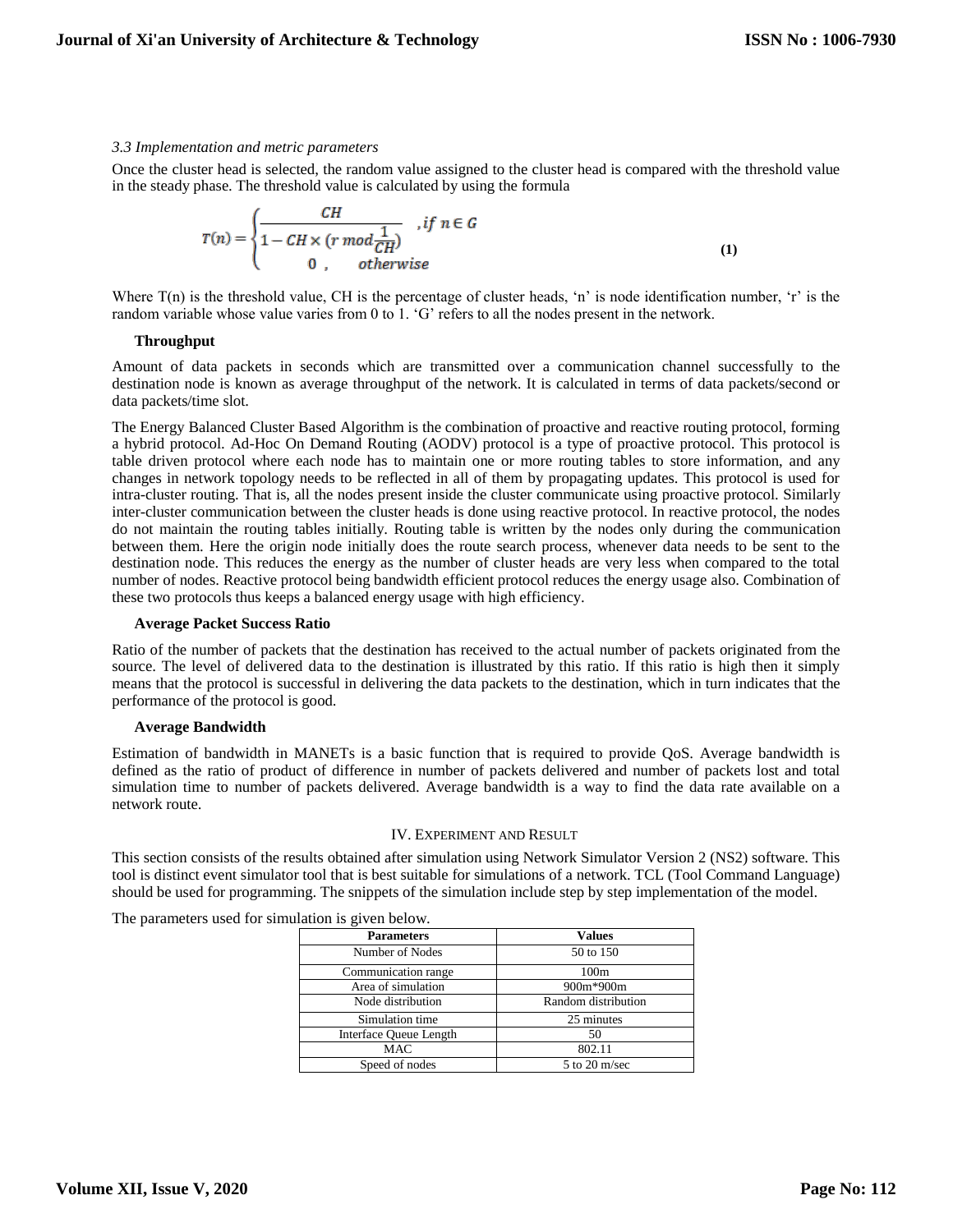

Figure 3. Simulation instance for 60 nodes, and geographical location of each node

Simulation instance for 60 nodes is shown in figure 3. Each node is placed at random locations, and their respective location is represented in the form of (X,Y) coordinates.



Figure 4. Clustering of the nodes on the network simulator

All the nodes placed in their respective location will form a cluster at time 1.14 sec as shown in figure 4, which shows the simulation being done on nam.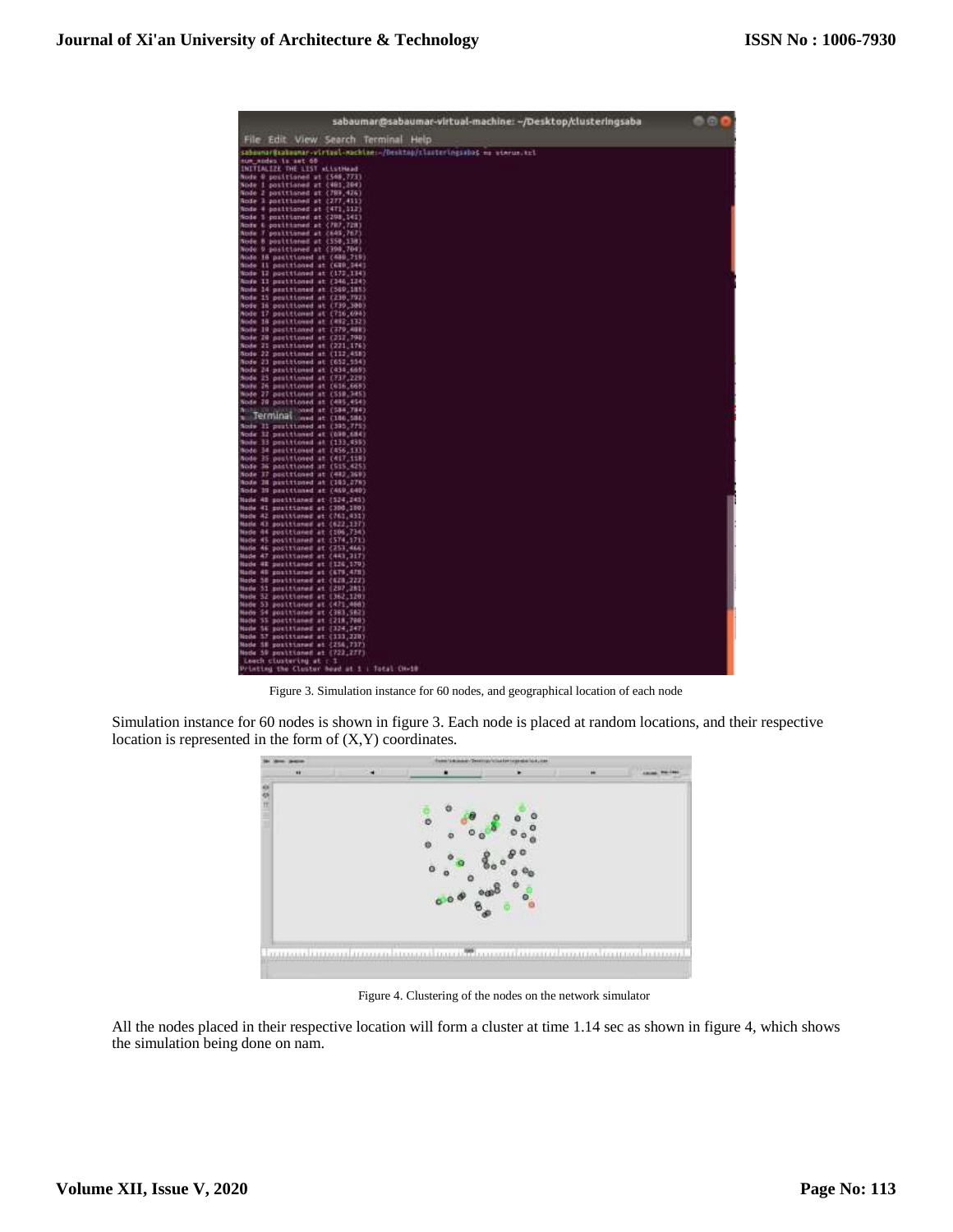

Figure 5. Identification of the next hop nodes (in circles) on network simulator

Figure 5 shows the next identification of the next hop (in circles) nodes in the network simulator, where all the nodes are placed in random locations. After identifying the next hop routing is performed.

| Lowch cluctering at 1.1                                      |
|--------------------------------------------------------------|
| Printing the Cluster head at 1 : Tatal Chris                 |
|                                                              |
|                                                              |
|                                                              |
|                                                              |
|                                                              |
|                                                              |
|                                                              |
|                                                              |
|                                                              |
|                                                              |
| <b>Nocto</b><br>0 Cluster Read to 24                         |
| 1 Clinter Head to 13<br>Node                                 |
| 2 Cluster Head is 34<br>Node                                 |
| <b>Hode</b><br>4 Cluster Head to 8                           |
| 5 Clinton Head in 13<br>Noche                                |
| I Clister Head to 17<br>Node<br>0 Cluster Head to 24<br>Node |
| Node 18 Cluster Head 1s 24                                   |
| 11 Clurton Heat 15, 26<br><b>Noche</b>                       |
| Node<br>12 Cluster Head Lt 13                                |
| <b>Nordin</b><br>14 Cluster Head Lt 8                        |
| Node 15 Cluster Hoad 11 24                                   |
| 12 Cluster Head Lt R<br><b>North</b>                         |
| <b>JR Cluster Head</b><br><b>Parado</b><br>34.24             |
| Newton<br>21 Cluster Head 12 13                              |
| 23 Cluster Head<br>Newthir<br>38 38                          |
| Mode<br>26 Cluster Head<br>14.37                             |
| <b>Model</b><br><b>ST Closter Head</b><br>14.39              |
| 28 Cluster Head to 19<br>Noche                               |
| 29 Cluster Head to 17<br>Node                                |
| <b>Mobile</b><br>38 Closter Head to 22                       |
| Nocke<br>31 Cluster Heat to 24                               |
| 32 Cluster Head to 17<br>Node                                |
| 35 Cluster Head in 22<br>Noche                               |
| Mode<br>54 Cluster Need 1s E                                 |
| Ill Cluster Heat Lt. Ill<br><b>W</b> ochi                    |
| 36 Cluster Head Lt 19<br>Mode                                |
| 37 Cluster Head is 19<br><b>Node</b>                         |
| 3W Cluster Head to 22<br><b>Nude</b>                         |
| 30 Cluster Head 11 24<br>North                               |
| Node 40 Cluster Heat 1s &                                    |

Figure 6. Simulation instance of cluster heads for each node.

Each node is assigned with a cluster head as shown in the figure 6. All the nodes inside a cluster have the same cluster head and each cluster head has a unique identification number.

| Node 74 Cluster Head Ls 24                                             |
|------------------------------------------------------------------------|
| Enter the Source Node                                                  |
|                                                                        |
| Enter the Destination Node                                             |
| 42                                                                     |
| Cluster Head of Src Node = 28                                          |
| Cluster Head of Dest Node = 23                                         |
| In different cluster, have to do reactive routing between cluster head |
|                                                                        |
| Path between Path 5 --> 28                                             |
| $5 - 128$                                                              |
| Path between Path 23 --> 42                                            |
|                                                                        |
| $23 - 142$                                                             |
| SORTING LISTS  DOME!                                                   |
| channel.cc:sendUp - Calc highestAntennaZ and distCST                   |
| $h$ ighestAntennaZ = $1.5$ , $distCST = 550.0$                         |
| Average throughput: 3.8639999999999999                                 |
| Average BW : 3.2138567218899566                                        |
| Number of packets transmitted : 21                                     |
| Number of packets successfully transmitted : 21                        |
| Average Packet Success Ratio: 100.0                                    |
| Simulation completed . pls check results !!!!!!!                       |

Figure 7. Simulation instance for 75 nodes. Average throughput, bandwidth and packet success ratio are obtained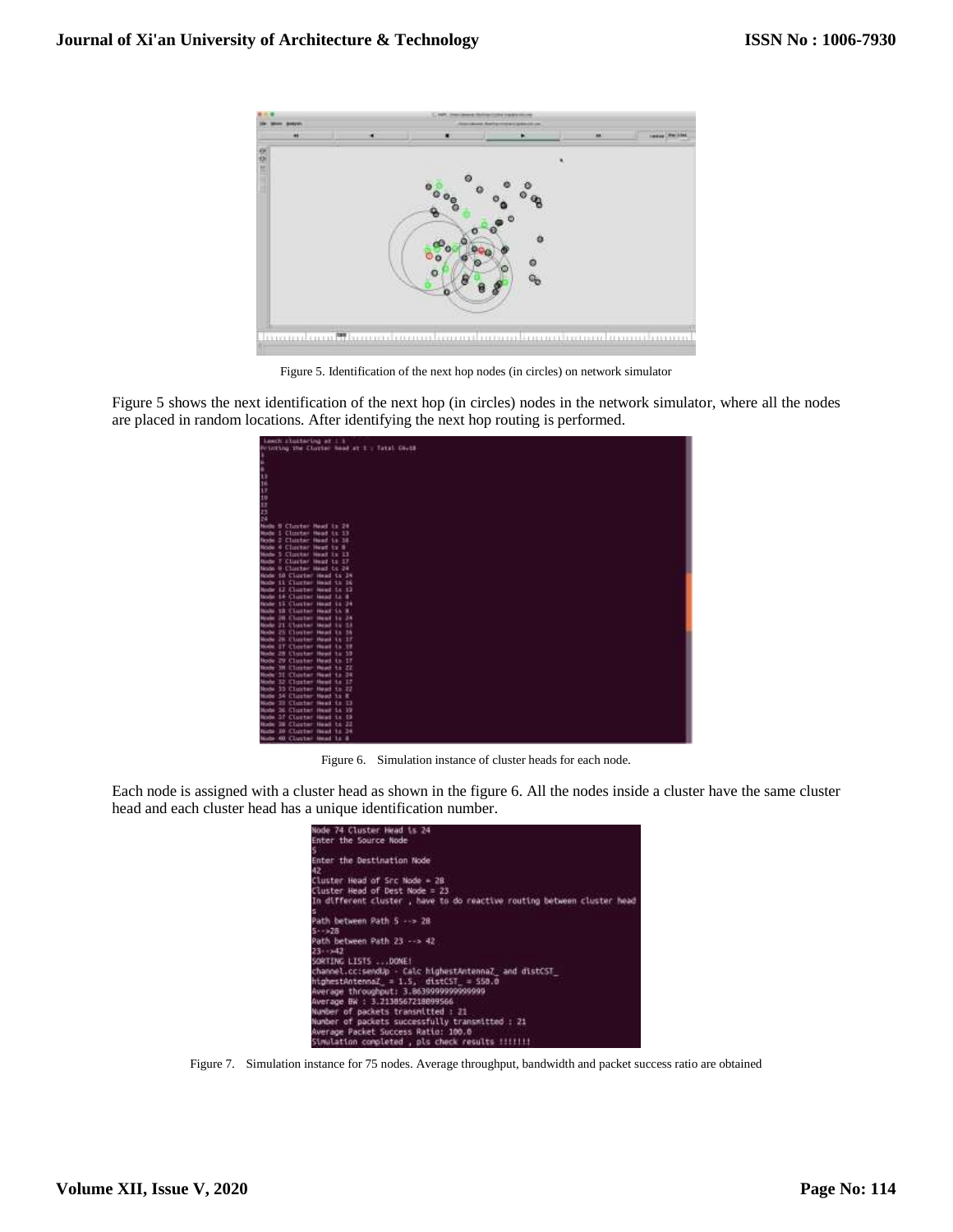

Figure 8. Simulation instance for 90 nodes. Average throughput, bandwith and packet success ratio are obtained.



Figure 9. Simulation instance for 100 nodes. Average throughput, bandwith and packet success ratio are obtained.

Figure 7, 8 and 9 shows the results for 75, 90 and 100 nodes respectively. Average packet success ratio, average bandwidth and average throughput can be compared for different number of nodes.

Table -1 Quantified results of variation in number of nodes v/s packet success ratio, average bandwidth and average throughput.

| <b>No of Nodes</b> | Average PSR $(\% )$ | Average                | <b>Average throughput</b> |
|--------------------|---------------------|------------------------|---------------------------|
|                    |                     | <b>Bandwidth(Kbps)</b> | (Kbps)                    |
| 60                 | 100                 | 3.260                  | 3.68                      |
| 75                 | 100                 | 3.213                  | 3.863                     |
| 90                 | 90.47               | 3.182                  | 3.863                     |
| 100                | 89.47               | 2.887                  | 3.496                     |

Table -2 Quantified results of packet success ratio, average bandwidth and average throughput for inter cluster and intra cluster routing.

| <b>Parameters</b>       | <b>Proactive Routing</b> | <b>Reactive Routing</b> |
|-------------------------|--------------------------|-------------------------|
| <b>Bandwidth</b> (Kbps) | 3.213                    | 3.24                    |
| Throughput(Kbps)        | 3.892                    | 3.81                    |
| <b>PSR</b> (%)          | $00^{\circ}$             | 85.15                   |

Average packet success ratio, average throughput and average bandwidth are obtained for different cases by varying the number of nodes is shown in table 1 respectively, along with their typical values being obtained for intra and inter cluster routing are summarized in table 2.

By comparing all the simulated results we can conclude that as the number of nodes increases, packets are dropped. Therefore the average packet success ratio and throughput decreases. Since the number of nodes is increasing in each case, the distance between them will be less. Therefore the average bandwidth also decreases.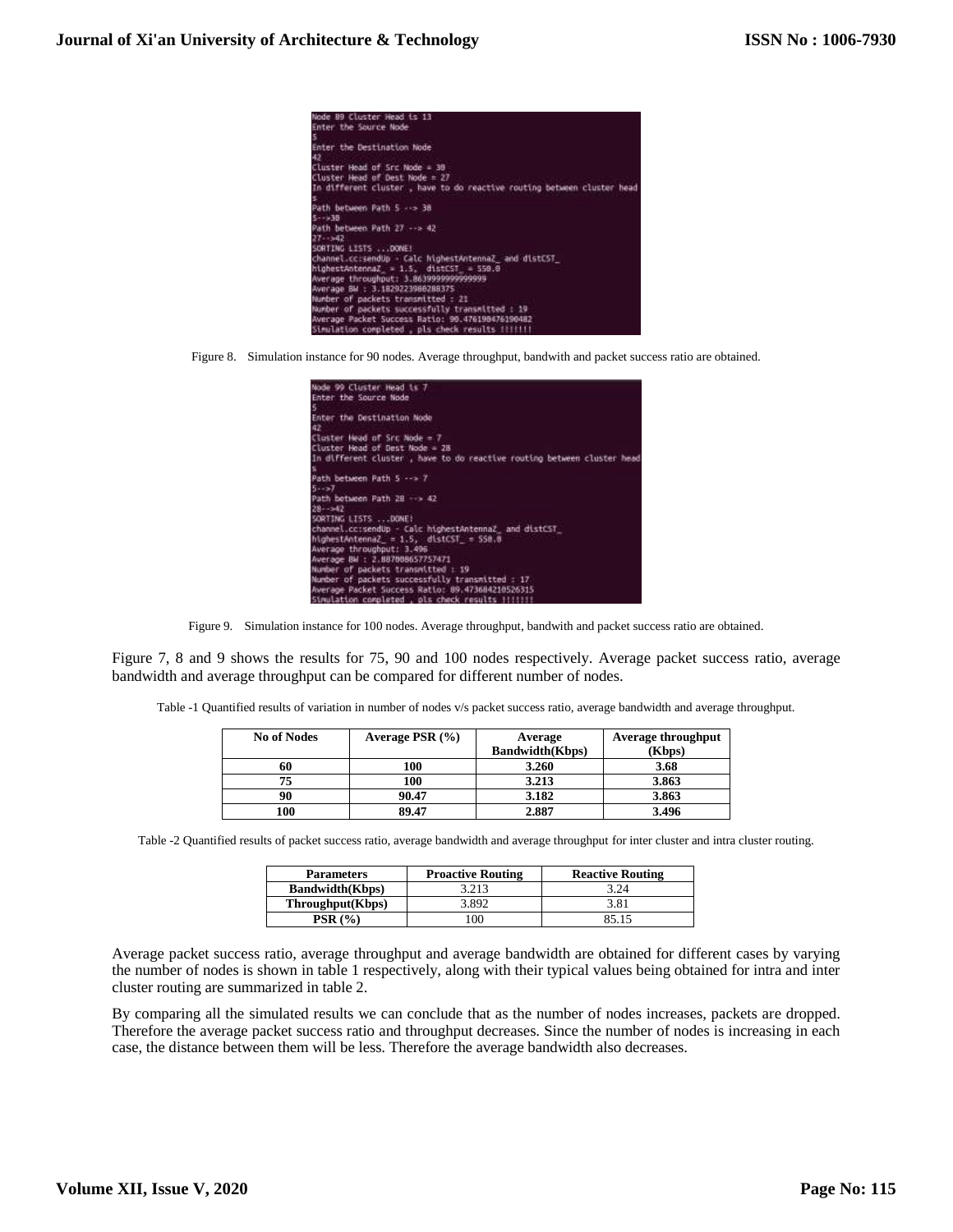## IV.CONCLUSION

Energy based geographical positioning algorithm has been proposed in this work which overcomes the problems of node breakage and also the frequent issues with link breakages caused due to the residual energy constraints and also due to random movement of the nodes. This multi-hop routing algorithm thinks about the parameters that contribute to the important factors like residual time of the node for selection of next hop, energy requirements and node mobility. By using the clustering methods of partitioning the nodes computational complexity is reduced. By considering all the results of simulation done on MANETs, conclusion can be drawn that the delay is reduced, packet delivery rate is increased and also network's overall lifetime is improved. Wireless links have been used for data transmission in Ad-Hoc networks, and hence are prone to network attacks. Even though works have been done related to on the security issues of MANETs, lot of issues and challenges are yet to be addressed. The main challenge of security here is due to the absence of authority or centralized architecture of the Ad-Hoc networks. Therefore, a lot of efforts must be put in order to make MANETs reliable for communication and also to secure data transmission.

#### **REFERENCES**

- [1] Cai, R. J., Li, X. J., & Chong, P. H. J. H. J. (2018). *"An Evolutionary Self-Cooperative Trust Scheme Against Routing Disruptions in MANETs."* IEEE Transactions on Mobile Computing, 1–1.
- [2] Luo, Z., Gan, X., Wang, X., & Luo, H. "Optimal Throughput–Delay Tradeoff in MANETs With Supportive Infrastructure Using Random Linear Coding." IEEE Transactions on Vehicular Technology, 65(9), 2016
- [3] Logambal, R., & Chitra, K. "Energy efficient hierarchical routing algorithm in MANETs," 2016
- [4] Teglovy Singh Chohan, Neha Aggarwal, Karamveer Singh, Dr.Shalini Bahel, Rajan Vohra, (2017), *"Relative Analysis of AODV & DSDV Routing Protocols for MANET based on NS2".* International Conference on Electrical, Electronics and Optimization Techniques (ICEEOT), pp 512-515.
- [5] Mehta, D., Kashyap, I., & Zafar, S. (2017). *"Random cluster head selection based routing approach for energy enrichment in MANET."*  2017 International Conference on Recent Innovations in Signal Processing and Embedded Systems (RISE).
- [6] Vanitha K. S., S. V. Uma, 2019, *"Performance Examination of GPSR and AODV Routing Protocols in MANETS",* International Journal of Innovative Technology and Exploring Engineering (IJITEE) ISSN: 2278-3075, Volume-9 Issue-2S, December 2019
- [7] Aggarwal, N., Chohan, T. S., Singh, K., Vohra, R., & Bahel, S. (2016). "*Relative analysis of AODV & DSDV routing protocols for MANET based on NS2".* 2016 International Conference on Electrical, Electronics, and Optimization Techniques (ICEEOT).
- [8] Chauhan, A., & Sharma, V. (2016). "*Review of performance analysis of different routing protocols in MANETs".* 2016 International Conference on Computing, Communication and Automation (ICCCA).
- [9] M. Sakthivel, J. Udaykumar, V. Saravana Kumar, (2019). *"Progressive AODV: A Routing Algorithm Intended for Mobile Ad-Hoc Networks,"* International Journal of Engineering and Advanced Technology (IJEAT) ISSN: 2249 – 8958, Volume-9 Issue-2, December, 2019
- [10] Guodong, W., Gang, W., & Jun, Z. (2018). "ELGR: An Energy-efficiency and Load-balanced Geographic Routing Algorithm for Lossy Mobile Ad Hoc Networks". Chinese Journal of Aeronautics, 23(3), 334–340.
- [11] Jhajj, H., Datla, R., & Wang, N. (2019). "*Design and Implementation of An Efficient Multipath AODV Routing Algorithm for MANETs*". 2019 IEEE 9th Annual Computing and Communication Workshop and Conference (CCWC).
- [12] Qian Liao, Hao Zhu, *"An Energy Balanced Clustering Algorithm Based on LEACH Protocol,"* Applied Mechanics and Materials Vols 341- 342 (2013) pp 1138-1143 Trans Tech Publications, Switzerland
- [13] Yi, S.; Huang, X.; Wang, C. EA-GPSR, *"A routing protocol for energy harvesting wireless sensor networks"*. In Proceedings of the 2015 4th International Conference on Computer Science and Network Technology (ICCSNT), Harbin, China, 19–20 December 2015; Volume 1, pp. 1029–1032.
- [14] Saba Farheen N S, Anuj Jain, "Improved Routing in MANET with Optimized Multi path routing fine tuned with Hybrid modeling", Journal of King Saud University- Computer and information Sciences(2009), doi: https://doi.org/10.1016/j.jksuci.2020.01.001
- [15] Farooq Aftab, Zhongshan Zhangand Adeel Ahmad. (2017), *"Self-Organization Based Clustering in MANETs Using Zone Based Group Mobility,"* IEEE transactions, VOLUME 5, 2017, pp 563-571
- [16] Kumar, S.; Goyal, M.; Goyal, D.; Poonia, R.C. (2017), *"Routing protocols and security issues in MANET."* In Proceedings of the 2017 International Conference on Infocom Technologies and Unmanned Systems(Trends and Future Directions)(ICTUS), Dubai, United Arab Emirates, 18–20 December 2017; pp. 818–824.
- [17] Feng Shang, Mehran Abolhasan, Tadeusz Wysocki, (2009), *"An Energy-Efficient adaptive Clustering Algorithm for Wireless Sensor Networks"*. International Journal of Information Acquisition, 2009, 6(2): 117-126.
- [18] HoudaMoudni ,Mohamed Er-rouidi, HichamMouncif, Benachir El Hadadi, *"Performance Analysis of AODV Routing Protocol in MANET under the Influence of Routing Attacks",* 2nd International Conference on E Electrical and Information Technologies ICEIT, 2016.
- [19] Raj Bala,C.Rama Krishna "*Scenario Based Performance Analysis of AODV and GPSR Routing Protocols in a VANET",* IEEE International Conference on Computational Intelligence & Communication Technology, 2015
- [20] Yan Sun,Junpeng Guo, Yuhui Yao, *"Speed Up-Greedy Perimeter Stateless Routing Protocol for Wireless Sensor Networks (SU-GPSR)",* IEEE 18th international Conference on High Speed Switching and Routing (HPSR), 2017.
- [21] Andrey Silva, Niaz Reza, Aurenice Oliveira; "Improvement and Performance Evaluation of GPSR-Based Routing Techniques for Vehicular Ad Hoc Networks" IEEE journals, 2019, pp 563-571.